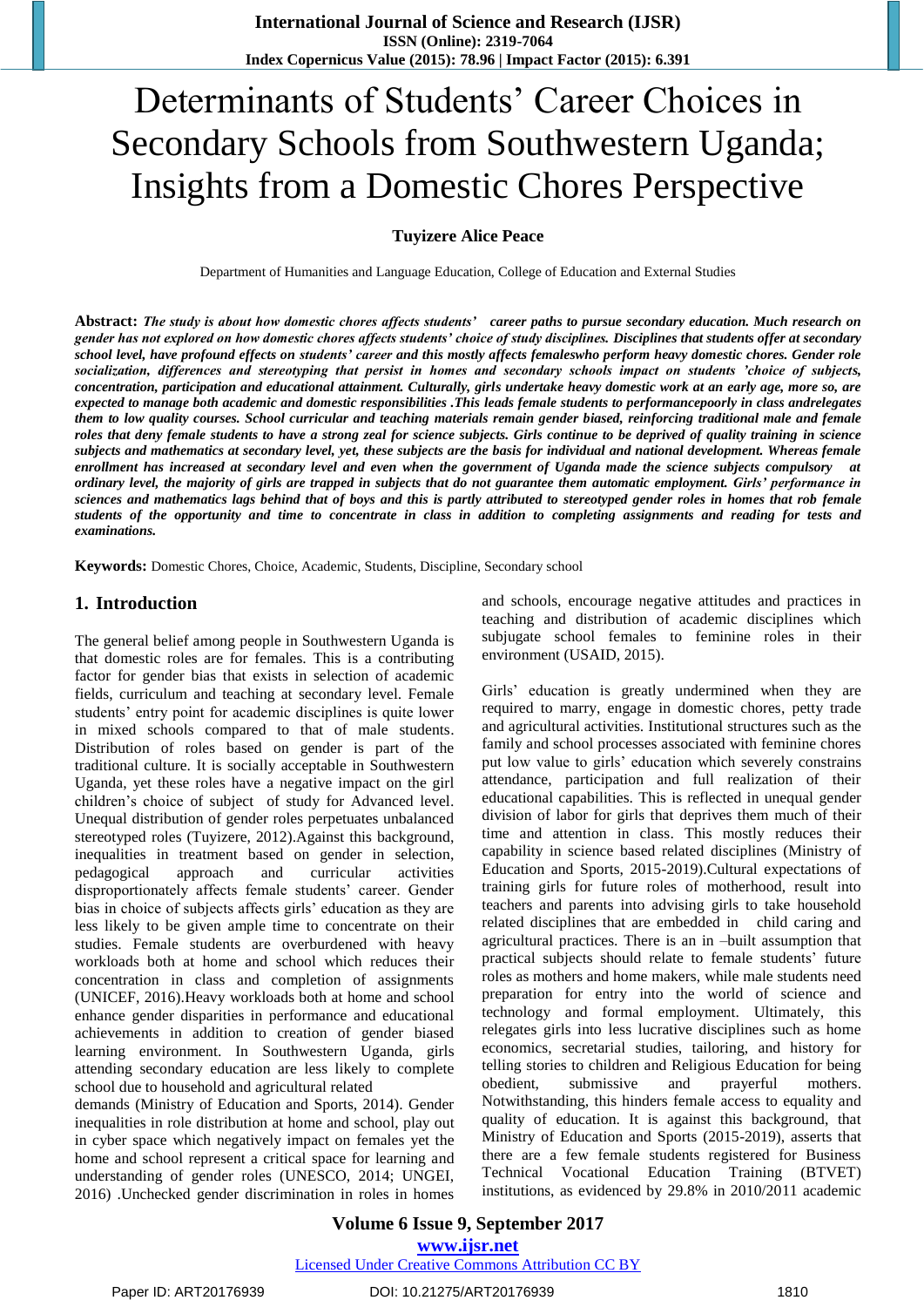# **International Journal of Science and Research (IJSR) ISSN (Online): 2319-7064 Index Copernicus Value (2015): 78.96 | Impact Factor (2015): 6.391**

year but decreased to 18% during the 2011/2012 academic year. Despite government's introduction of Universal Secondary Education in 2007, female enrollment in science disciplines in upper secondary continue to lag behind that of males.

In the view of World Bank (2010) and Leach, Dunne and Salvi (2014) family and school structures attach low value to education of girls. This severely constrain girls' desire to concentrate on science disciplines, undermine attendance, participation and full realization of female potential in educational attainment. Quite often, this is reflected in the unequal division of labor for girls that burdens them with the most of the domestic chores in homes and at school, which in turn constrains their ability to study. The cultural expectations that that when girls grow up they should marry, hinders parents from encouraging their daughters to concentrate on science disciplines. More so, the cultural belief that domestic work is a feminine domain, is a pressing blockage to girls' concentration, performance and achievement in science disciplines.

Gyan (2016) defines domestic work as the stuff that has been deemed lady terrain which among others includes, cooking, cleaning and laundry. Housework is an activity people use as a very important way to express gender, masculinity and femininity. MoESTS (2015) demonstrates that in Uganda, parents often provide educational opportunities, allocate domestic work and support the career aspirations of their daughters and sons according to social and cultural beliefs that differentiate roles of men and women as culturally defined. Whereas girls are trained to take on caring and maintenance roles, boys are trained to be bread winners and leaders. These practices influence perceptions that affect the lives and education of boys and girls in significant ways. While work as such may not be harmful for school girls, excessive work both at home and at school is detrimental to their physical, emotional and intellectual development. Female students are subjected to excessive work mainly in the home setting which negatively affects their participation in education. Parents and other adults tend to give heavy chores to girls that include among others cleaning, cooking, babysitting and caring for the sick, while their brothers enjoy their leisure time or complete their school homework. These gender oriented chores reduce females' opportunity to compete equally with male students in secondary schools.

Assaad, Levison and Ziban (2010) note that house work and childcare responsibilities interfere with female students' educational attainment. But studies by Pinheiro (2006) indicate that there are fewer consensuses on the harmful effects of domestic work on girls' equality in education. Pinheiro (2006) suggests that if female students learn some skills through domestic work early enough, it is beneficial to them if it does not dully affect their schooling. But he cautions that if domestic work interferes with their schooling and denies them to access school, then domestic work becomes harmful. Assaad, Levison and Ziban (2010) and MoESTS, Uganda (2015) note that although domestic work is often assumed to interfere with girls' education hence causing them to drop out, this is not always the case. There are other reasons that lead girls to drop out of school and these include poor performance. They engage in domestic work because their school prospects are poor. Evidence from scholars such as Assaad, Levison and Ziban (2010) indicate that some parents engage their children in domestic work to equip them with skills for future market since the majority of women in the labor sector are female drop outs. The scholars also contend that skills in domestic work prepare female students to be good house wives, but this should not override their educational pursuits.

On the other hand, USAID (2016) and Tuyizere (2012) agree that in some societies, school boys engage in grazing animals, fishing, curing tobacco, scaring vermin away from foodstuffs, picking tea, splitting firewood, brick laying and quarrying stone, much of which may be done periodically if the boys wish. The boys' work is not as restrictive as home chores, hence, it can afford them time to relax and study. They also have the opportunity to venture away from the confines of the home, enjoy leisure, discover their environment and exercise leadership skills. Save the Children, Denmark (2008) pointed out that gender restricted roles for girls limit their potential to explore various experiences for the development of critical skills and acquisition of knowledge necessary for optimal participation in education and social life. These barriers to girls' education, deny them a chance to be educated and more so in their ability to pursue science disciplines, mostly at secondary level since payments of fees are involved. Due to the demands of home chores, parents may also discourage their daughters from offering science subjects, limit school support to their children, especially girls, in terms of scholastic materials, uniforms, meals as well as time/space for home work or study, thus limiting their opportunities in life.

Save the Children, Denmark (2008) further notes that in Adama,AddisAbaba,DireDawa and Harari towns and districts in Ethiopia, school girls are forced to work in cafeterias, bars, coffee and tea shops to support themselves and their families. Excessive workload in and outside home often lead to late arrival at school forcing the majority of female students to miss one or two lessons or the whole school day because of the 'closure of the school gate policy'. Save the Children, Denmark (2014) further acknowledges that the traditional norms and values related to the girl child such as excessive workload at home and the need to be silent and obedient are creating clashes in meeting the requirements of the modern education system. On other hand, female students are expected to arrive at school on time, be well prepared and to actively participate in class. On the other hand, the majority of the female students are overburdened with work at home with little or no time for reading and doing homework. Female students who arrive at school late, unprepared often find it difficult to participate in class.

According to Tuyizere (2007) and UNICEF (2015) in most rural areas, school girls engage in household chores including taking care of their mothers at the time of birth, taking care of the sick members of the family, agricultural work and raising income for the family through petty trade which interrupts their learning abilities. In urban areas, female students engage in preparing meals for the family,

# **Volume 6 Issue 9, September 2017 <www.ijsr.net>** Licensed Under [Creative Commons Attribution CC BY](http://creativecommons.org/licenses/by/4.0/)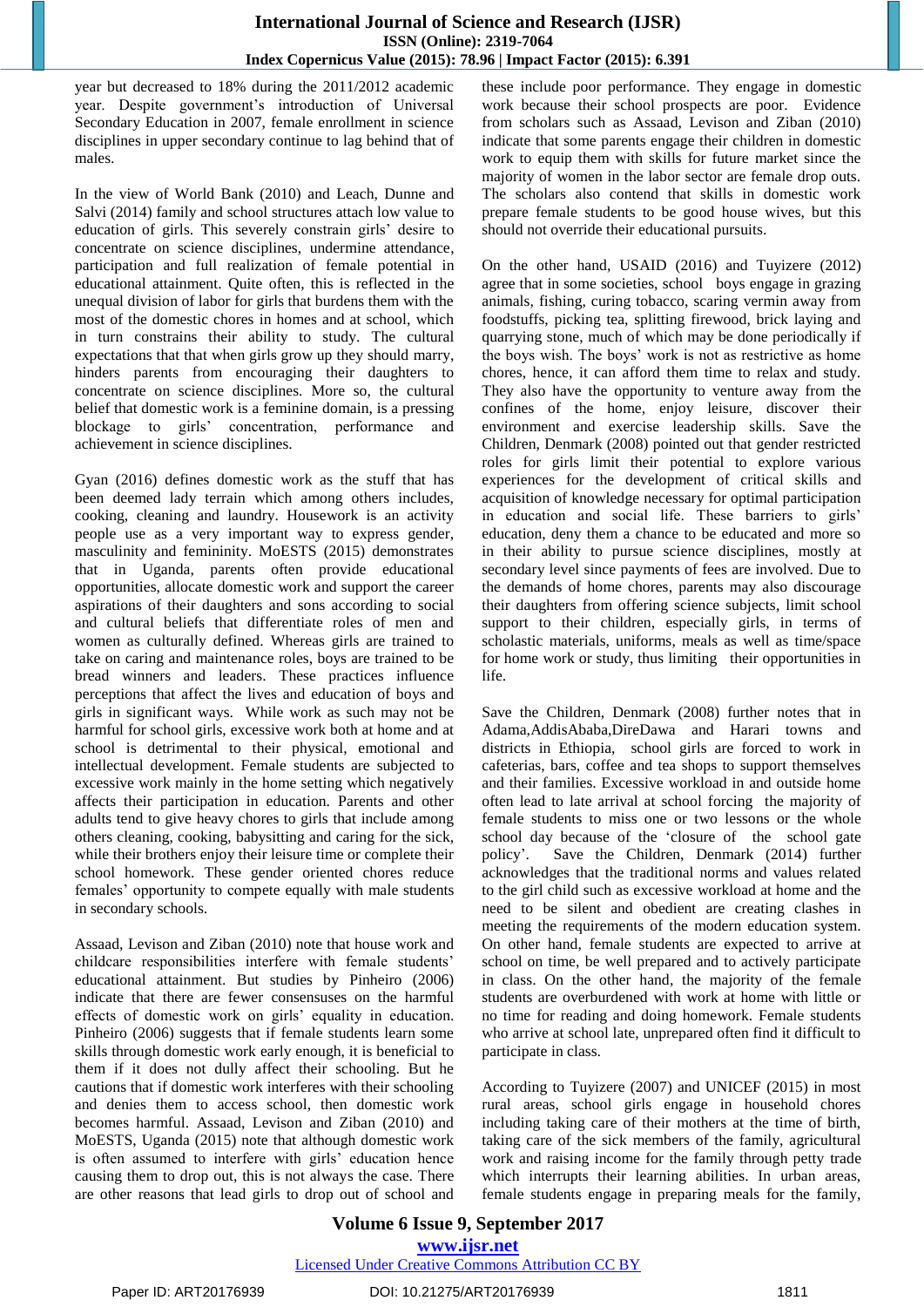## **International Journal of Science and Research (IJSR) ISSN (Online): 2319-7064 Index Copernicus Value (2015): 78.96 | Impact Factor (2015): 6.391**

washing utensils and clothes and ironing and preparing siblings to go to schools which are all time consuming, thereby giving no time for the victims to do their homework. Save the children, Denmark (2014) also notes that due to excessive workload at home, secondary school female students have no time to do their homework or read for tests and examinations unlike their male counterparts who have all the time at their disposal. According to Chege (2007) and ACFODE (2015) many parents expect their daughters to complete their home work while still at school, but when at home their daughters are expected to engage in domestic not school work.

Aikma&Unterhalter (2013) point out that the school system does not recognize reasons why female students reach school late, but are expected to be punctual and perform school tasks at an equal footing with male students. Girls are usually needed at home and need to earn money for the family. Domestic chores like girls being employed as child laborers, house maids, bearing the main burden of housework and taking on the role of caring for the younger siblings, impact negatively on their performance and attendance in schools. Heavy household work lead +result in physical and mental fatigue which undermines learning abilities. The opportunity costs are usually much higher for girls than for boys since girls are expected to do more domestic work than boys. While educating a boy is generally seen as a sound investment, sending a girl to school is frequently seen as a waste of resources. Girls are only appreciated for the labor they provide to the family. Significantly, it is against this background that excessive work is considered a form of GBV that is barrier to girls' education.

According to UNESCO (2016) report, in Southeast Asia, the nature of girls' labor, in the form of household chores, agricultural and home based work, often means that this work is unreported, unvalued and invisible, yet it is part of the problem that affects their access to education. Girls' labor, therefore, continues to be a major barrier to accelerating progress towards achieving gender parity and equality by 2015. CERT&DevTech (2008) observed that while at school, teachers or other school personnel may assign to female students, gender stereotyped roles such as fetching water for school dining, peeling cassava and bananas for the staff, working in school garden or cleaning classrooms and grounds, when their male counterparts are in class or enjoying their leisure.

Beazley, et al (2006) also notes that girls and boys participating in a study in Malawi reported that they were given chores and personal errands to do for teachers. Such school chores force students to miss class time, expose students to dangerous or unhygienic substance, or are beyond the child's strength. Home chores and classroom duties may be assigned differently to girls and boys in terms of frequency, difficulty and prestige of assignment. For example, boys may be allowed to ring the school bell for assembly while girls have to do more arduous and time consuming work such as cleaning classroom floors.

Arguably, exploitative labor and unequal work burdens form part of a larger pattern of abuse and disrespect for students that demoralize them and compromise their ability to learn and thrive in the school environment. UNESCO (2014) notes that female students' labor is more exploited by both parents and teachers, compared to male students, disregarding their opportunities to be in class learning, Tuyizere (2012) argues that hard labor is not only confined to female students but male students are also involved in bricking making, grazing and milking animals and other harder activities that disrupt also their education.

# **2. Methodology**

This study was based on information related to determinantsof students' career choices in secondary schools from Southwestern Uganda with special reference to insights from a domestic chores perspective. A crosssectional survey study design was used to qualitatively analyze data. The main instruments of data collection were questionnaires (150), workshops (150), focus group discussions (45) and interviews (45). Randomly selected secondary school students. Questionnaires were administered and collected by research three assistants .Frequencies and percentages were used to interpret the data. Participants were both males and females of selected secondary school students in Southwestern Uganda.

# **3. Results**

From the study, students identified domestic and school work load as the most prevalent form of physical violence among students that hindered their equity in making quality choices of subjects of study in education. Students were asked to explain various forms of domestic chores that hindered their choices of disciplines to study. 50% of the sample were males and 50% females. From the interviews, 26% of females and 17%of males reported that domestic and school chores was a silent and hidden barrier to equality in choice of study disciplines in education, with female students disproportionately affected compared to male students. Table 1 below is about what students consider as domestic and school work that affect their equity in choice of subjects;

Paper ID: ART20176939 DOI: 10.21275/ART20176939 1812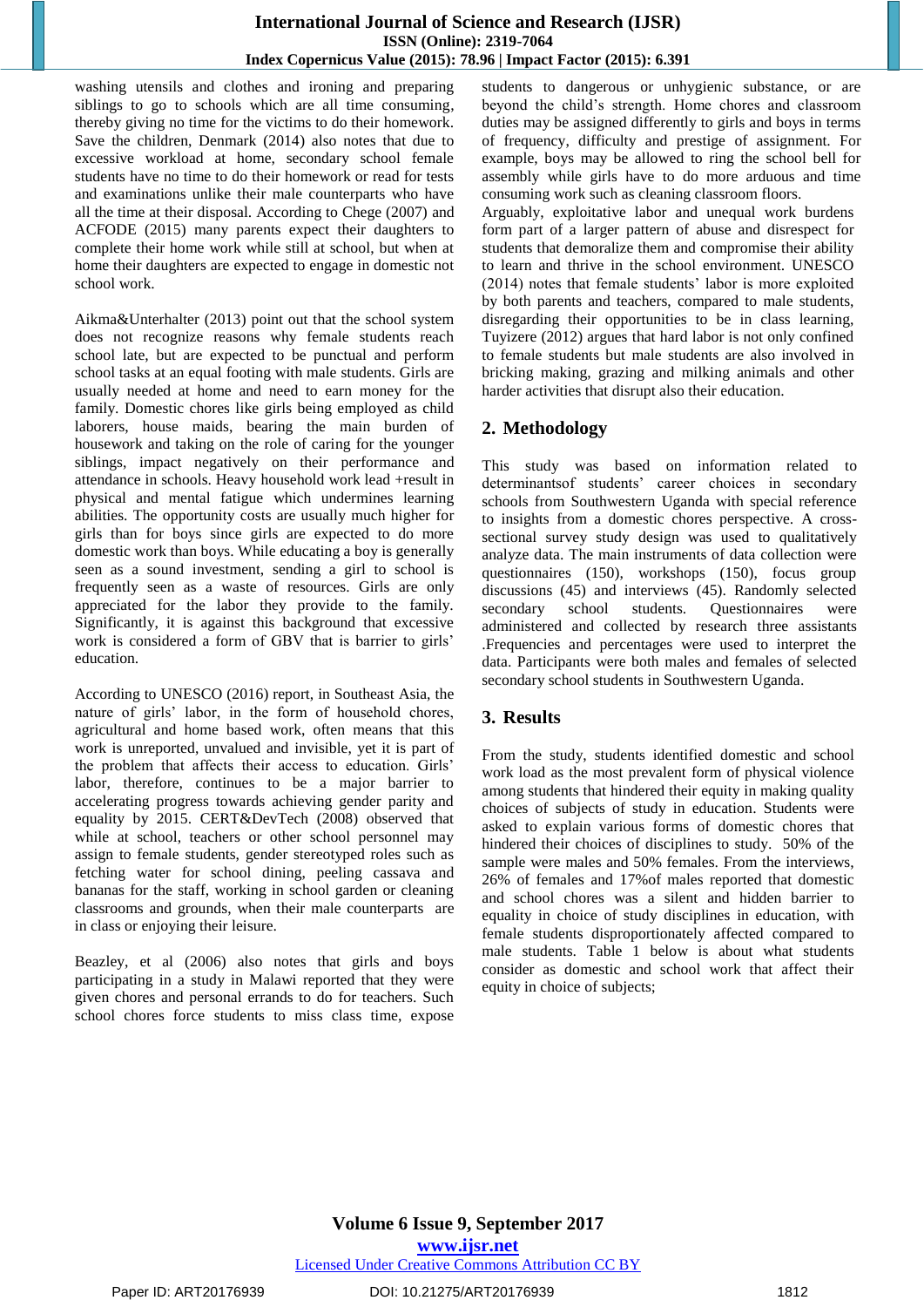**Table 1:** Students identify forms of domestic chores and school workload that affect their equity in choice of disciplines in education

| <b>Item</b>                                                                                                        |    | <b>Male</b>   |    | Female        |     | <b>Total</b>  |
|--------------------------------------------------------------------------------------------------------------------|----|---------------|----|---------------|-----|---------------|
| <b>Students experiences of heavy</b><br>household work and at school that affect choice of disciplines for study f |    | $\frac{0}{0}$ |    | $\frac{0}{0}$ |     | $\frac{0}{0}$ |
| Heavy workload                                                                                                     | 09 | 06            | 19 | 13            | 28  | 19            |
| Milking cattle /goats                                                                                              | 06 | 04            | 03 | 02            | -09 | 06            |
| Grazing cattle/goats                                                                                               | 05 | 03            | 02 | $\Omega$      | 07  | 04            |
| Agricultural work                                                                                                  | 08 | 05            | 14 | 09            | 22  | 14            |
| Petty trade                                                                                                        | 05 | 03            | 04 | 03            | 09  | 06            |
| Slashing compound                                                                                                  | 12 | 08            | 04 | 03            | 16  |               |
| Worked on school farm                                                                                              | 07 | 05            | 12 | 08            | 19  | 13            |
| Fetched water for the school kitchen                                                                               | 09 | -06           | 04 | 03            | 13  | 09            |
| Peeling food for school/home kitchen                                                                               | 04 | 03            | 08 | 0.5           | 12  | 08            |
| Slaughtered animals/chicken for school kitchen/home                                                                | 03 | 02            | 03 | 02            | 06  | 04            |
| Carrying constructions materials for school buildings                                                              | 07 | 05            | 02 | $_{01}$       | 09  | 06            |
| <b>Total</b>                                                                                                       | 75 | 50            | 75 | 50            | 150 | <b>100</b>    |
|                                                                                                                    |    |               |    |               |     |               |

#### **Source; Field work**

According to the study survey in table 1; 6% of males and 13% of females engaged in heavy home household and school chores, 4% of boys and 2% of girls milked cattle/goats, 3% of males and 1% of females grazed cattle/goats, 5% of males and 9% of females did agricultural work and 3% of male and female students engaged in petty trade. More so, 8% of males and 3% of females slashed compound, 6% of males and 3% of females fetched water for the school or home kitchen, 3% of males and 5% of females peeled food for school or home kitchen, 2% of males and female students slaughtered chicken for school or home consumption and 5% of females and 2% of females carried constructions materials for home/school buildings.

From the interview findings, 37% students i indicated that female children are often excluded or pulled out from school because of home chores that they engage in to raise fees for their brothers to be educated, 31% indicated that their parents and teachers discourage them from offering subjects science subjects because they are so demanding; 29% indicated that more female students than males supplemented family income and 08% were withdrawn from school to be prepared for marriage and 5% missed school to engage in home chores or attend to sick members of the family. More so, 43% said that domestic work impacted negatively on choice of disciplines of study as well as the ability to enter and remain in school. A female student who preferred anonymity narrated how heavy work load is a barrier to her education as she pointed out that;

At home I obliged to do all household work and I always sleep after mid-night when every member of the family has

slept. When Iam engaged in these home chores, my brother with whom I attend the same secondary school does his homework, watches television with my parents. Every day I wake up at 5am to prepare breakfast for the rest of the members of the family. I have to tidy up the dining room and put the sitting room in order before leaving for school. After taking his breakfast my brother leaves for school and reaches in time to ring the school bell because he is the time-keeper. I escort my two siblings to their school. By the time I reach school, Iam already tired and to my disappointment Iam locked outside the gate, or beaten by the teacher on duty or given any other punishment for coming late. I have to leave classes a bit early to collect my siblings from school. I am in a mixed school, where I also peel food for the school kitchen, while boys are left in class revising their notes. When I return from school, I often go to the gardens to pick food, dig or weed, while my brother goes to graze goats with a book in his hands to revise notes. With this daily routine how do you expect me to concentrate on studies on hard subjects such as sciences and perform well in class as my brother does when the learning environment is not conducive? This condition forced me to offer humanities because the disciplines in this area are not so demanding.

Students were asked to describe the effect of domestic work on their choice of subjects. Gender roles have a profound impact on students' choice of subjects as summarized in the table 2 below;

| <b>Table 2:</b> Effects of domestic work on students choice of study disciplines in secondary school |      |               |        |               |       |               |  |  |
|------------------------------------------------------------------------------------------------------|------|---------------|--------|---------------|-------|---------------|--|--|
| Item                                                                                                 | Male |               | Female |               | Total |               |  |  |
| Effects of domestic/school work on equality in choice of disciplines in education                    |      | $\frac{0}{0}$ |        | $\frac{0}{0}$ |       | $\frac{0}{0}$ |  |  |
| Forced to offer humanities and less demanding subjects                                               | 08   | 0.5           | 15     | 10            | 23    | 15            |  |  |
| Little time for school work                                                                          | 15   | 10            | 18     | 12            | 33    | 22            |  |  |
| Absenteeism                                                                                          | 15   | 10            | 16     | 11            | 31    | 21            |  |  |
| Deteriorating academic performance                                                                   | 12   | 08            | 6      | 04            | 18    | 12            |  |  |
| Reduced attention or concentration                                                                   |      | 07            | 13     | 09            | 24    | 16            |  |  |
| Impaired learning abilities                                                                          | 14   | 09            |        | 0.5           | 21    | 14            |  |  |
| <b>Total</b>                                                                                         | 75   | 50            | 75     | 50            | 150   | 100           |  |  |

**Table 2:** Effects of domestic work on students' choice of study disciplines in secondary school

**Source; Field Research** 

According to the study survey in table 2, due to heavy household work load at home and school;5% of males and

10% of females were forced to offer humanities and other subjects they thought were not so demanding,10% of males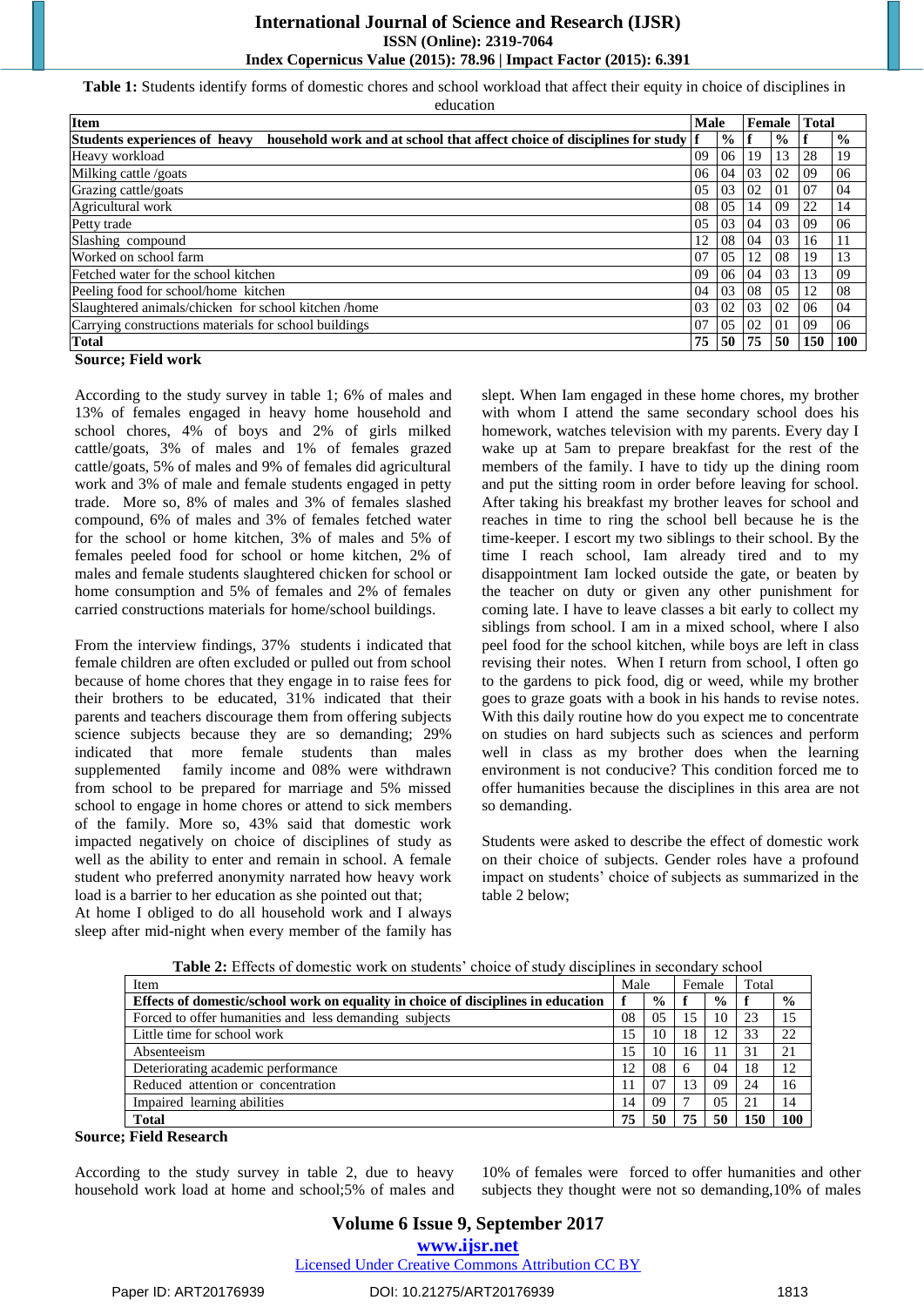and 12% of females had little time for school work,10% males and 11% of females were absent from school,8% of males and 4% of females experienced deterioration in their academic performance,7% of males and 9% of females felt reduced attention or concentration while in class and 9%of males and 5% of females experience impaired learning abilities.

According to the study, 44% of students interviewed revealed that female students continue to tolerate the greater pain of shouldering the tedious household chores at the expense of their educational goals. In Southwestern Uganda, where formal education for girls has historicallybeen secondary to that of boys, girls have to bear more pain to balance studies and household chores to reap what was robbed of them in terms of their education. Tedious household work robs females' opportunity to concentrate in class thus leading them to perform poorly in science and mathematics. More so, 26% of students indicated that the achievement of females in science disciplines was found to be lower than their counterparts, the males. This study attributed girls' decline in performance in science subjects to societal pressure to study feminine related subjects that relegate them to motherhood, childbearing and caring.

Furthermore, findings show that ;15% of males and 23 % of females said that they dosed in class as result of sleeping late due to engagements in domestic work,10% of males and 19% of females had little time for school work,10% males and 11% of females absented from school,8% of males and 4% of females experienced deterioration in their academic performance,7% of males and 9% of females experienced reduced attention or concentration and 9%of males and 5% of females experienced impaired learning abilities. The study from interviews also showed that due to heavy house hold workloads, 17%of female students were less likely to concentrate on science subjects compared to 11% of males, 43% of females attended school regularly compared to 48% males and if female students attended, they were less likely to ask questions or carry out experiments in class because of the amount of home chores they were forced to undertake that robbed their abilities. Students were also asked to give other reasons that that made them opt for particular subjects and 31% of males and 27% of females indicated the usefulness of the subject in relation to future career, ability(39% of males and 22% of females) and interest (19% of males and 12%of males). Students were asked to identify the disciplines and institutions they would apply for at the completion of Ordinary level and Table 3 below gives a summary of the results;

**Table 3:** Ordinary level Students' choices of Study disciplinefor Advanced Level and tertiary institutions

| <b>Item</b>              | Male |      | Female |      | Total |      |
|--------------------------|------|------|--------|------|-------|------|
|                          |      | $\%$ |        | $\%$ |       | $\%$ |
| Sciences                 | 15   | 10   |        | 5    | 22.   | 15   |
| Humanities               | 23   | 15   | 32     | 21   | 45    | 36   |
| Teachers' colleges       | 13   | 09   | 29     | 19   | 42    | 28   |
| <b>Technical schools</b> | 17   |      |        | 03   | 21    | 14   |
| Nursing                  | 07   | 5    | 3      | 02   | 10    |      |
| <b>Total</b>             | 75   | 50   | 75     | 50   | $15-$ | 100  |

**Source; Field Research**

Findings from table 3 indicate 10% of males and 5% of females opted for sciences,15%of males and 21% of females,humanities,9% of males and 29% of females opted to join teachers' colleges,11% of males and 4% of females preferred technical schools and 5% of males and 3% of females opted for nursing institutions.

| <b>Item</b>                  | Male |               | Female |               |     | Total         |
|------------------------------|------|---------------|--------|---------------|-----|---------------|
|                              |      | $\frac{0}{0}$ | f      | $\frac{0}{0}$ |     | $\frac{0}{0}$ |
| Home background/ parents     | 09   | 6             | 06     | 04            | 15  | 10            |
| are in the same field        |      |               |        |               |     |               |
| Economic Background or       | 17   | 11            | 20     | 13            | 37  | 24            |
| parents' ability to pay fees |      |               |        |               |     |               |
| Domestic chores resulting to | 06   | 04            | 10     | 07            | 16  | 11            |
| poor performance             |      |               |        |               |     |               |
| <b>Academic Abilities</b>    | 25   | 17            | 17     | 11            | 42  | 28            |
| Teachers influence           | 08   | 05            | 09     | 06            | 17  |               |
| Learning environment         | 10   | 07            | 13     | 09            | 23  | 16            |
| Total                        | 75   | 50            | 75     | 50            | 150 |               |

**Table 4;** Students' Reasons for choices of disciplines

## **Source; Field Research**

Findings from table 4 indicate that students' reasons of choice of learning disciplines is equally determined by economic background or parents' ability to pay fees as revealed by 11% of males and 4% of females; home background or parents/guardians having studied the same field; 4% of males 10% of females identified domestic chores resulting into poor performance; 17% of males and 11% of females mentioned academic abilities destined them to certain disciplines;5% of males and 9% of males mentioned teachers' influence as a factor that contributed to students' selection of discipline to study and 7%of males and 9% of males identified the learning environment as playing a significant role in choice of subject.

# **4. Discussion**

The findings of this study indicated that more girls than boys engaged in home and school chores and agricultural work, while more males than girls engaged in milking cattle, grazing and petty trade. Females' chores were found to be tedious, time consuming and with no time for leisure or personal work. While male chores were done at particular times, are light and give them the opportunity to relax and engage in personal work or complete their homework. Knowledge of the implication of domestic work on choice of subjects is significant for stakeholders to break the negative gender stereotyping attached to house hold related chores to enable girls compete equitably with boys in science subjects .

Appallingly, findings indicated that lack of attention in class caused by heavy workload led to problems of fatigue, anxiety and stress. These problems interacted to create a complex of web of social and academic withdrawal syndromes which affects the learning process. Female students in Southwestern Uganda were found to be the more disadvantaged than boys in terms of social status, resources and high burdens of household and school chores and sometimes lacked enough food while at school. This significantly affected their ability to compete for excellence in educational achievement. It is against this background that UNICEF (2015) acknowledges that family practice

**Volume 6 Issue 9, September 2017 <www.ijsr.net>**

Licensed Under [Creative Commons Attribution CC BY](http://creativecommons.org/licenses/by/4.0/)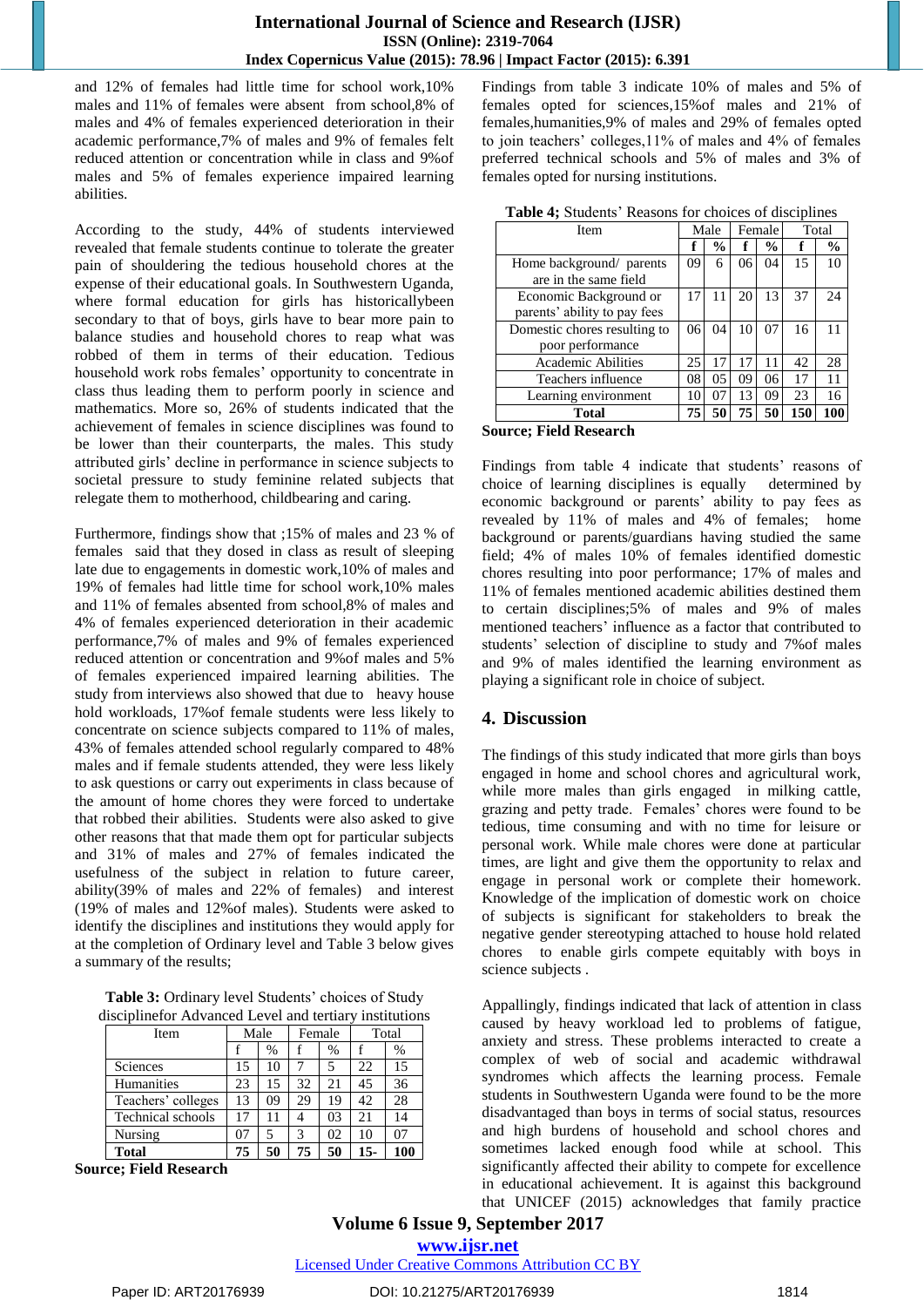around gender division of labor, forced marriage to fulfil domestic and marital responsibilities and the general value attached to girls' education reduces chances for majority of girls especially in rural areas to access education and contribute their dismal performance.

In this respect, UNICEF (2010) and other stakeholders have the potential to kick start the process of reflection and rationalization for mitigating a movement for change in terms of new understandings , attitudes, taking responsibility, commitment to act ,capacity to demand equitable services and that the rights of schooling children are fulfilled. Effective stakeholder support must tackle all issues underlying gender equity in education. In education, issues such as heavy household and school work that undermine equity and service delivery relate to the ways in which such inequity affects students, teachers and administration. They are issues of school organization and management that affect equity; gender differentials in the cost of education, school administration policies, curriculum content, school admission policies, subject choice and differentiation in roles and subject combinations. Mobilizing stakeholders' support to ensure that girls are not disadvantaged but benefit as much as boys do implies a process of empowering stakeholders with essential knowledge and information on substantive domestic work issues that affect equity. Corroborative research by World Bank (2014) points out that girls are withdrawn from school to tend to young siblings, to earn wage and to do household chores or farm work, More so, World Bank affirms that traditional systems are likely to stream girls towards and away from certain subjects, This practice is most common in the fields of science, technical and vocational education. Additionally, Ministry of Education and Sports (2016) recognizes that due to less involvement in domestic chores, more boys than girls take science and technological subjects. Girls are typically enrolled in the traditional subjects such as secretarial courses, catering, tailoring and humanities

Conversely, the study established that the role of teachers and members of the community in socialization processes were highly influential in students' lives and had lasting impact on choice of disciplines of study. Against this background, MoES (2014) sheds light on this study in the sense that through the process of socialization, boys and girls can acquire certain beliefs, attitudes, values, perceptions and practices related to gender relations that persist into adulthood. These tendencies sometimes lead to unjustified and unequal treatment of boys and girls, lack of respect and low expectations of girls and women, which may result in low self-esteem among female students. Biased thinking about the abilities of female students relegates them to courses related with domestic chores which hinders girls' learning abilities. Against this backdrop, Tuyizere (2012) points out an incident where teachers express surprise whenever a female student performs better than boys in mathematics or sciences. More so, some parents and teachers motivate only boys to excel in academics and paying little attention to girlswho perform well. Home and classroom based factors are also a contributing factors that enhance poor choice of study disciplines, for example girls are pulled out of school to engage in home chores or miss classes when peeling food for school kitchen. To worsen the situation, girls drop out of school when domestic work at home and school prevent them from making proper choices of study in a conducive learning environment, consider for example female students may drop out of school when conditions at home and school are harsh.

USAID (2016) further points out that family responsibilities is an additional reason for the higher proportion of girls performing poorly in sciences, thus leading them to drop out of school compared to boys. Notably, science subjects need time and concentration but majority of female students are hindered by the opportunity to develop their learning abilities by domestic and schools roles. A similar study conducted by World Bank (2010) in Malawi noted that girls were underrepresented in vocational training institutions and science oriented subjects in secondary schools and were more prone to repetition. To this end, SIDA (2016) challenges homes and schools to actively promote a gender equal responsive, respectful learning environment and gender aware pedagogy amongst students, SIDA further challenges stakeholders to train teacher on how to use gender responsive pedagogies in the classroom.

Ministry of Education and Sports(2013).points out that in its  $10<sup>th</sup>$  Article , CEDAW calls up on state parities to take all appropriate measures to eliminate discrimination against women in order to avail to them equal rights with men in the field of education on the basis of equality of men and women, same conditions for career and vocational guidance, equality at all levels of education as well as all types of professions, same curricular, funding opportunities, participation and other aspects in education. While CEDAW recognizes the importance of culture and traditions in shaping gender roles and family relations, it imposes upon states the obligation to take all appropriate measures to modify social and cultural patterns of conduct that are discriminatory or harmful to women and girls.CEDAW was premised on the notion that where cultural constructs of gender were an obstacle to the achievement of women's equality, it was culture that had to give way not that women's rights should be sacrificed.More so, the 1995 constitution of Uganda emphasizes that all Ugandans must enjoy rights and opportunities and access to education without any form of discrimination. Against thisbackground, Ministry of Education and Sports (2013) affirms that girls are central to their own development and self-actualization and hence the need for emphasis on transforming girls' identity, self-esteem to create a positive mindset towards science based courses. This implies that homes and parental responsibility, mostly mothers, are key points for addressing issues of distribution of domestic roles to males and females to enhance equitable access to educational disciplines. More so, the school environment also raises issues of female teachers as role models to build positive life skills and proper choices for girls, mostly in training in science and technical subjects.

# **5. Conclusion**

Domestic chores based on gender is an appalling phenomenon that undermines equality in access to disciplines that enhance self-actualization of students and educational achievement. Heavy household and school

# **Volume 6 Issue 9, September 2017 <www.ijsr.net>** Licensed Under [Creative Commons Attribution CC BY](http://creativecommons.org/licenses/by/4.0/)